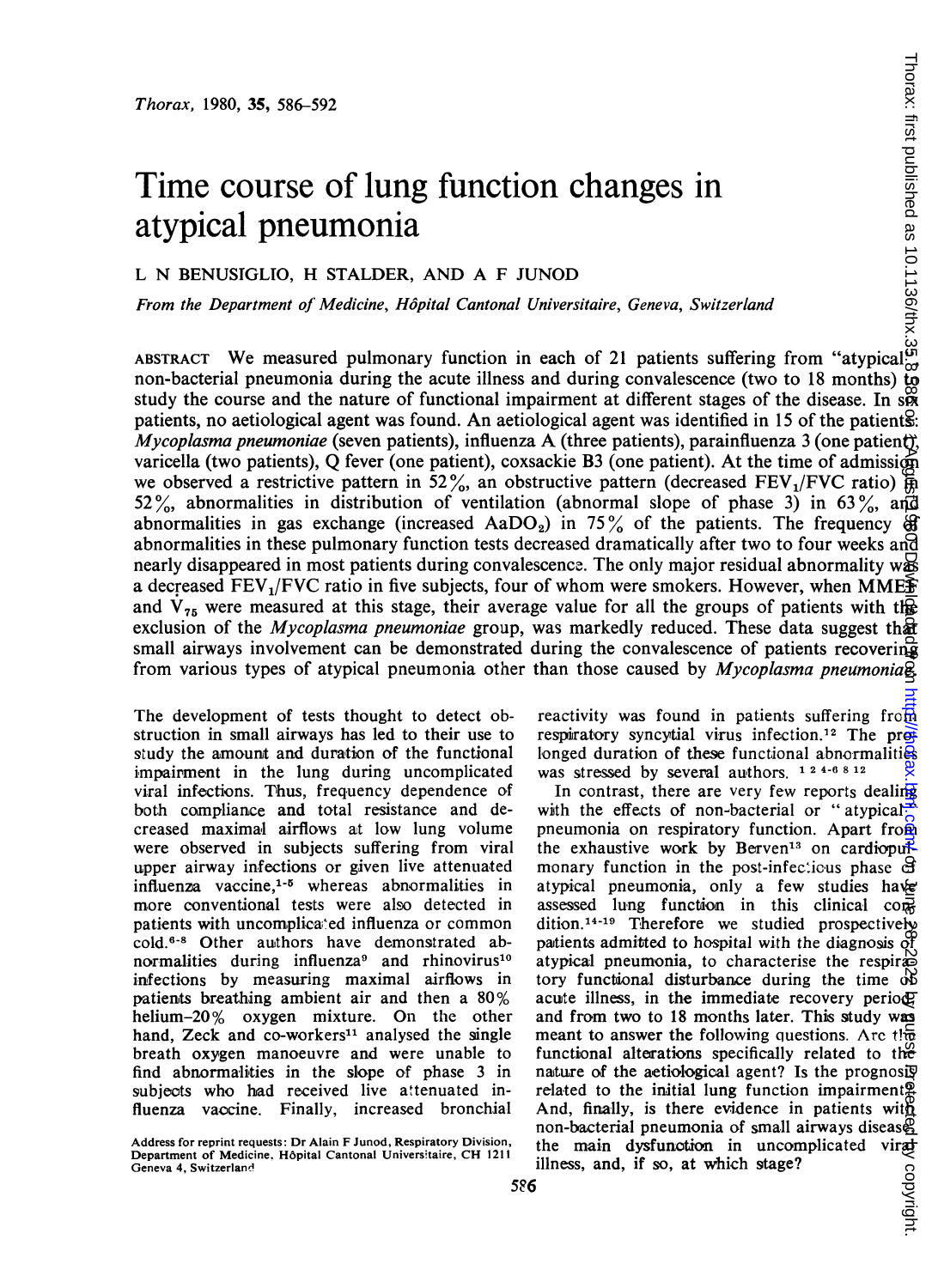## **Methods**

During a nine-month period, 33 patients were admitted to the Hospital Cantonal in Geneva with an initial diagnosis of atypical pneumonia. Twenty-one of these patients were included in our study because they satisfied the following criteria: history of headache, sore throat, myalgia, rhinitis, and fever, in general preceding symptoms of lung involvement (dry cough, pleuritic chest pain); normal breath sounds by physical examination; diffuse lung infiltrates, sometimes with a ground glass-like appearance, seen on the chest radiograph; negative bacterial sputum and blood cultures. Of the 21 patients studied, 12 were smokers (all more than 10 cigarettes per day). The other patients had never smoked.

### VIROLOGICAL STUDIES

We performed bedside nasopharyngeal washes with ice-cold phosphate buffered saline<sup>20</sup> immediately after admission. The samples were taken without delay to the virus laboratory and a 0-2 ml aliquot of the specimen was inoculated into each of two tubes containing primary human embryonic kidney cells (HEK) and human fibroblast cell strain (FS-9). The tubes were placed on a roller and incubated at  $36^{\circ}$ C. Eagle's medium complemented with 2% fetal calf serum (FCS) (for HEK) and Dulbecco's medium with 2% FCS (for FS-9) were used for maintenance and changed at least once a week. The tubes were watched at least twice weekly for cytopathic effeot. After four weeks, they were challenged with Echovirus 11. Haemadsorption with fresh guinea pig red blood cells was performed at least twice. Identification of viruses was performed using classical methods.<sup>21</sup>

#### SEROLOGICAL STUDIES

Samples of sera were taken from each patient on admission, at two to three weeks, and at two to 18 months thereafter for complement fixation tests<sup>22</sup> for the following antigens: Mycoplasma pneumoniae, adenovirus, influenza A and B, ornithosis, Q fever, respiratory syncytial virus, adenovirus, and mumps (kindly performed by Dr<br>MF Paccaud, Institut d'Hygiène. Geneva, Paccaud, Institut d'Hygiène. Geneva, Switzerland), Legionella and parainfluenza 1, 2, and 3 (kindly performed by the courtesy of Dr W Dowdle, Centre for Disease Control, Atlanta, Georgia). A fourfold or greater titre rise was considered to be diagnostic.

#### LUNG FUNCTION TESTS

We performed lung function tests on admission

(acute stage or first series), two to three weeks (post-infectious stage or second series), and two to 18 montlhs (convalescent stage or third series) thereafter. Total lung volumes and specific conductance were measured in a constant volume body plethysmograph.23 <sup>24</sup> We used a Godart bell spirometer to measure FEV<sub>1</sub>, FVC, and MMEF. Closing volume and the slope of the alveolar plateau (phase 3) were measured during the single breath- $O_2$ -manoeuvre.<sup>25</sup> We measured maximal flow-volume (V-V) curves using a wedge spirometer, recorded the signals on an X-Y storage oscilloscope and photographed the screen to obtain <sup>a</sup> permanent record. We expressed maximal airflows at various lung volumes as the ratio of maximal flow/forced vital capacity  $(\text{Vmax}/\text{FVC})$ . Knudson and co-workers<sup>26</sup> have shown that the value of this ratio is essentially age-independent. Gas exchange studies were made in the sitting position and the alveolararterial gradient for  $O<sub>2</sub>$  (AaDO<sub>2</sub>) calculated from the ideal alveolar air equation. Predicted values for lung volumes were taken from Goldman and Becklake,<sup>27</sup> for the ratio  $FEV<sub>1</sub>/FVC$  from Berglund et al,<sup>28</sup> for MMEF from Morris et al,<sup>29</sup> for the ratio  $V_{75}/FVC$  from Knudson et al,<sup>2</sup> for the slope of phase 3 during the single breath  $O<sub>2</sub>$  manoeuvre from Buist and Ross.<sup>25</sup> The use of pulmonary function equipment, similar or identical to ours, by these authors was the basis for the selection of these predicted values.

#### **Results**

Table <sup>1</sup> gives the distribution of the various types

Table <sup>1</sup> Causal agents and age, sex, and smoking habits of patients studied

| Aetiology       | Patient<br>number       | Age<br>(yr) | Sex | <b>Smoker</b> |
|-----------------|-------------------------|-------------|-----|---------------|
| Mycoplasma      |                         | 42          | м   |               |
| pneumoniae      | 2                       | 22          | м   |               |
|                 | $\overline{\mathbf{3}}$ | 21          | м   | $^+$          |
|                 | 4                       | 37          | F   | $^{+}$        |
|                 | 5                       | 48          | м   |               |
|                 | 6                       | 30          | М   |               |
|                 | 7                       | 34          | F   |               |
| Influenza A     | 8                       | 48          | м   | $\ddot{}$     |
|                 | 9                       | 28          | F   |               |
|                 | 10                      | 52          | F   |               |
| Varicella       | 11                      | 32          | F   | $^{+}$        |
|                 | 12                      | 32          | F   |               |
| Coxsackie B     | 13                      | 34          | F   | $+$           |
| O fever         | 14                      | 29          | M   | $\ddot{}$     |
| Parainfluenza A | 15                      | 35          | M   |               |
| Unknown         | 16                      | 67          | м   | $\, +$        |
|                 | 17                      | 43          | м   | $^{+}$        |
|                 | 18                      | 30          | м   | $^{+}$        |
|                 | 19                      | 32          | м   | $^{+}$        |
|                 | 20                      | 23          | F   | $^{+}$        |
|                 | 21                      | 50          | F   |               |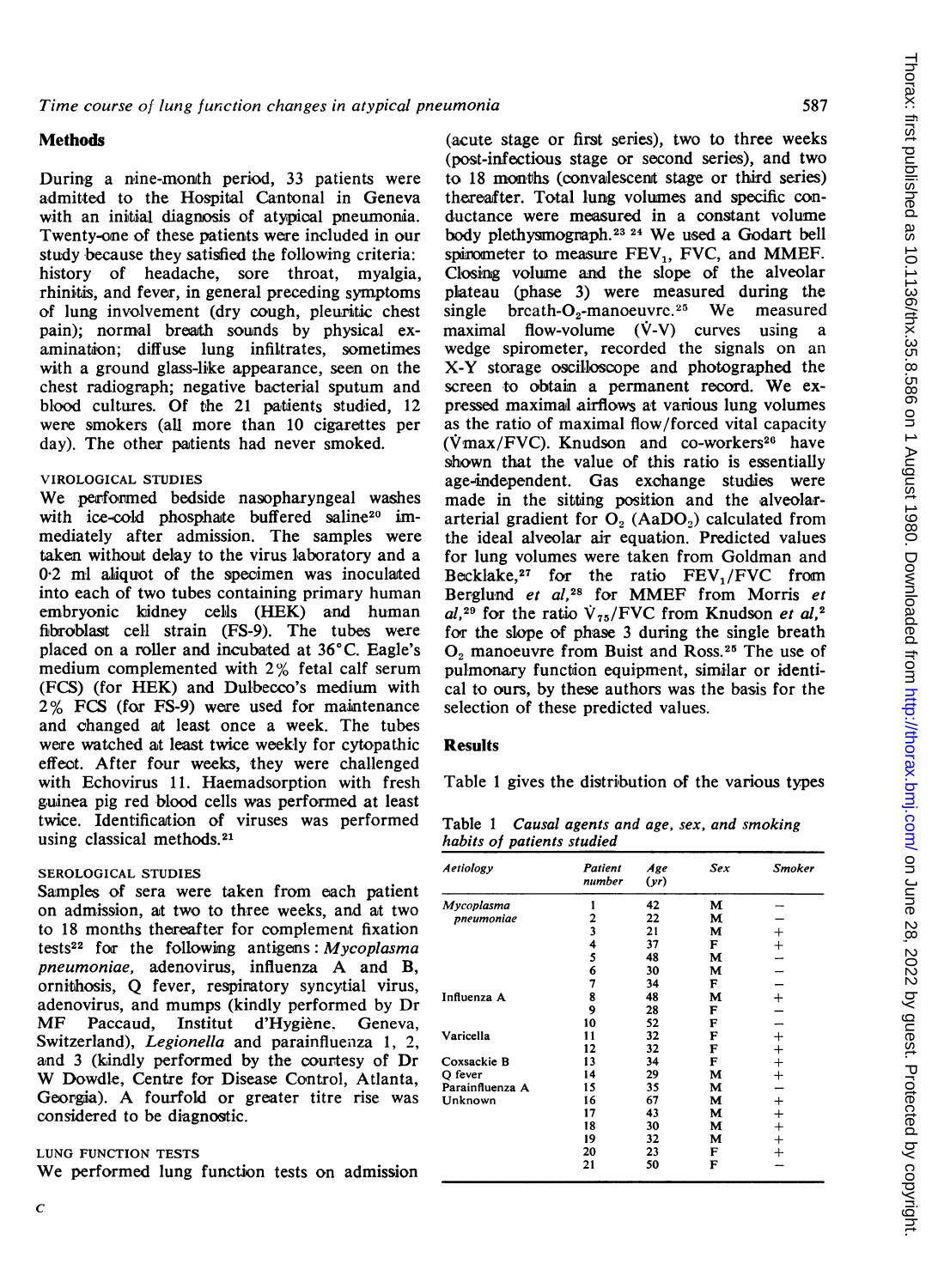

of causal agents, and the age, sex, and smoking habits of each patient. An aetiological agent could not be found in six patients (29%).

In general, VC was decreased during the acute stage and returned to normal values  $(>\!\!80\%)$ predicted) during the next five weeks (fig 1). We found that changes in VC were representative of the changes in TLC in all but three patients. A decrease in VC down to 80% or less of the theoretical value could therefore be taken as evidence for the presence of a restrictive lung disease. This was the case for 11 patients (52%) at the time of admission; the values became normal in both the second and third tests.

An obstructive pattern (FEV<sub>1</sub>/FVC <90% of the predicted value28) was present initially in 11 patients (52%), whereas in four others the value was greater than 110% of predicted value (fig 2). Little change was noted in the second series of tests. In the convalescent stage, five subjects, four

of whom were smokers, had abnormally lowvalues for the  $FEV_1/FVC$  ratio.

The slope of the alveolar plateau (phase 3) of the single breath  $O_2$  test was abnormal in 12 out of 19 (63%) of our subjects at the time of ad $\ddot{\circ}$ mission. However, in the second series of tests only three out of 18 (17%) were abnormal and only one out of 16 (6%) in the third series of tests. Measurements of closing volume were abnormal in only two subjects at the time of admission and in none of the patients at the time of the last examination.

The AaDO<sub>2</sub> was abnormal  $(>2.6$  kPa 20 mm Hg) in 15 out of 20 patients in the first series of tests, in four out of 17 in the second, and in none out of 16 in the third (fig 3).

Two measurements, MMEF and  $V_{75}$  (maximal airflow after 75% of FVC), were calculated only in the third series of tests since in view  $\sigma$ B the normalisation, at this stage, of the other



Fig 2 Time course of changes in FEV,/FVC in the three groups of Fig 2 Time course of changes in  $\frac{1}{2}$  CS  $\frac{1}{2}$  CS  $\frac{1}{2}$  CS  $\frac{1}{2}$  CS  $\frac{1}{2}$  CHV  $\frac{1}{2}$  FFEV  $\frac{1}{2}$  FVC in the three groups of  $\frac{1}{2}$  CNC  $\frac{1}{2}$  CNC  $\frac{1}{2}$  CNC  $\frac{1}{2}$  CNC  $\frac{1}{2}$  CNC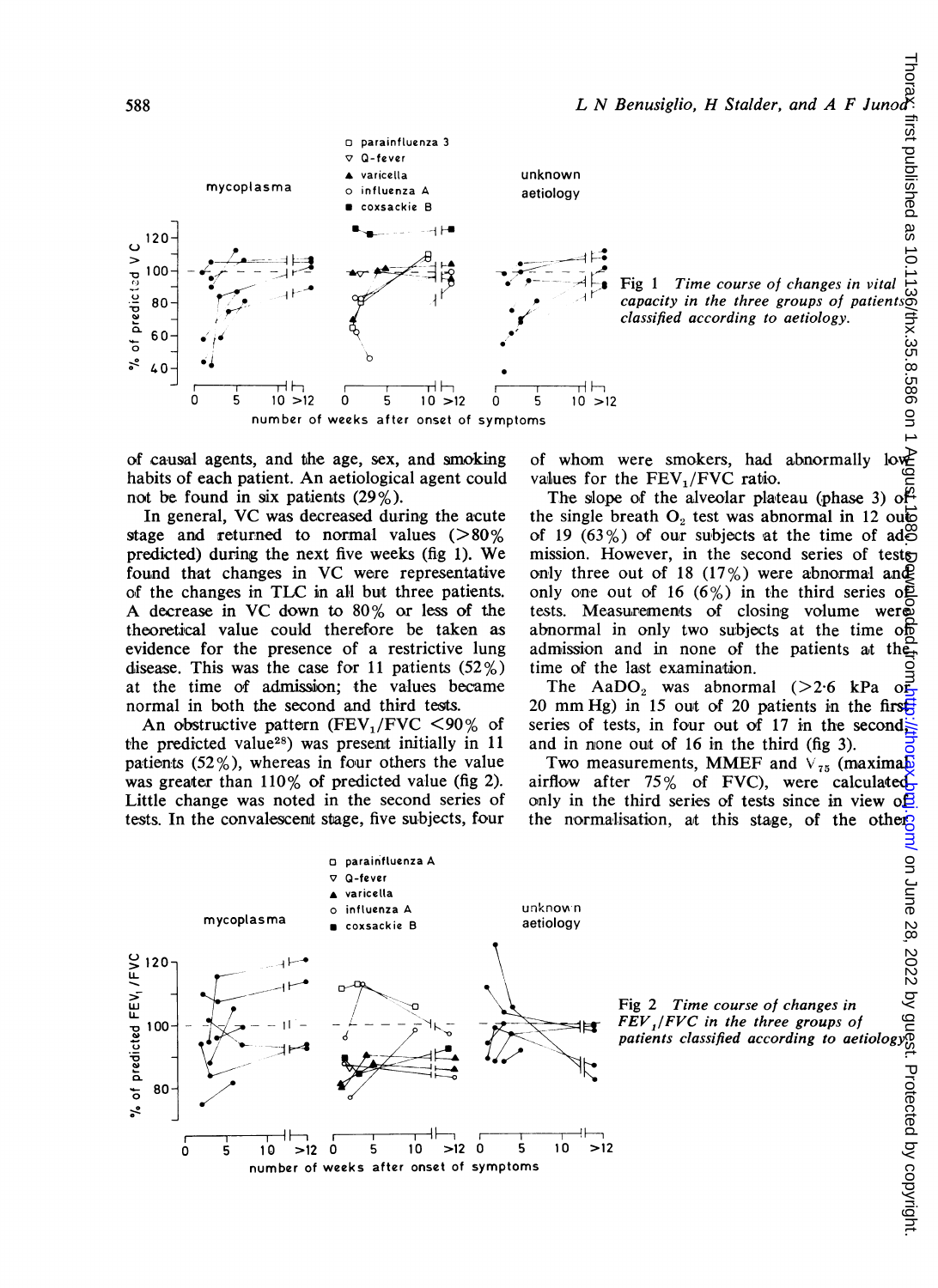

Fig <sup>3</sup> Time course of changes in  $AaDO<sub>s</sub>$  in the three groups of patients classified according to aetiology.

conventional tests, we could use them to assess the presence of "small airways disease." The results are given in table 2, together with the values obtained for VC, FEV<sub>1</sub>/FVC ratio, and specific conductance. Although few of the measurements of  $\dot{V}_{75}$  and MMEF could be considered as significantly abnormal because of the wide range of normal values, the average value of  $\dot{V}_{75}$ , expressed as a percentage of predicted, was only  $60\pm29\%$  and that MMEF  $80\pm27\%$ (mean  $\pm$  SD). Patients having recovered from Mycoplasma pneumonia, however, had normal values for both  $\dot{V}_{75}$  (89 ± 12%) and MMEF

 $(109 \pm 18\%)$ . If we exclude this group, the average vallues for the two other groups then became  $49\pm24\%$  for  $\dot{V}_{75}$  and  $66\pm22\%$  for MMEF, making both of them significantly different from the values of the Mycoplasma pneumoniae group  $(p<0.01)$ .

## **Discussion**

There are two factors limiting the conclusions that can be drawn from this study. First, we studied a selected group which excluded patients with acute respiratory distress syndrome and sub-

Table 2 Lung functions in the third series of tests

|                                                                               | 4.65 (4.7 $\pm$ 1.12)<br>$3.01(3.3\pm0.80)$ |
|-------------------------------------------------------------------------------|---------------------------------------------|
| 1.8<br>1.0<br>$0.43(0.60+0.17)$<br>3<br>18<br>80<br>5.50                      |                                             |
| 4<br>78<br>1.9<br>68<br>3.85<br>$1-0$<br>$0.63 (0.70 \pm 0.29)$<br>Mycoplasma |                                             |
| 1.5<br>$0.70(0.71 + 0.28)$<br>14<br>88<br>$1-0$<br>4.80<br>pneumoniae         | 5.20 (4.0 $\pm$ 1.12)                       |
| 5<br>7<br>67<br>$1-3$<br>95<br>$2 - 0$<br>3.45<br>$0.67(0.70+0.29)$           | $4.25(3.65\pm0.80)$                         |
| 61<br>1.4<br>16<br>$0.13(0.71\pm0.28)$<br>8<br>2.0<br>4.05                    |                                             |
| 9<br>$1-2$<br>$0.50(0.79 + 0.27)$<br>16<br>82<br>2.0<br>3.70<br>Influenza A   | $3.27(3.72+0.80)$                           |
| 1.5<br>10<br>11<br>76<br>2.5<br>$0.21(0.75+0.30)$<br>3.20                     | $1.87(2.79+0.80)$                           |
| 1.7<br>$0.27 (0.70 \pm 0.29)$<br>75<br>72<br>2.0<br>3.75<br>11<br>Varicella   | $1.70(3.62\pm0.80)$                         |
| 67<br>75<br>$1-6$<br>$0.27(0.70\pm0.29)$<br>12<br>1.5<br>3.60                 | $2.42(3.62\pm0.80)$                         |
| 77<br>1.5<br>$0.35(0.70 + 0.29)$<br>$1-0$<br>13<br>16<br>4.20<br>Coxsackie B  | $3.21(3.34\pm0.80)$                         |
| 82<br>1.4<br>9<br>0.5<br>$0.37(0.59 + 0.23)$<br>15<br>5.90<br>Parainfluenza A | $4.60(4.51 + 1.12)$                         |
| 18<br>73<br>1.0<br>17<br>5.21                                                 | $2.50(3.97 + 1.12)$                         |
| 1.6<br>16<br>$0.39(0.59+0.23)$<br>18<br>5.60<br>80<br>$1-0$<br>Unknown        | $2.50(4.17 + 1.12)$                         |
| 1.5<br>79<br>$0.38(0.59 + 0.23)$<br>19<br>14<br>5.40<br>0.75                  | $3.40(4.42 \pm 1.12)$                       |
| 20<br>75<br>2.2<br>$0.76$ (0.79 $\pm$ 0.27)<br>14<br>3.45<br>1.5              | $2.54(3.75\pm0.80)$                         |
| 21<br>$1-2$<br>19<br>63<br>2.5<br>$0.10(0.75+0.30)$<br>2.35                   | $0.62(2.58\pm0.80)$                         |

\* Predicted values ( $\pm 1$  SD) for V<sub>75</sub>/FVC were taken from Knudson *et al*<sup>26</sup> and those for MMEF from Morris *et al.*<sup>29</sup>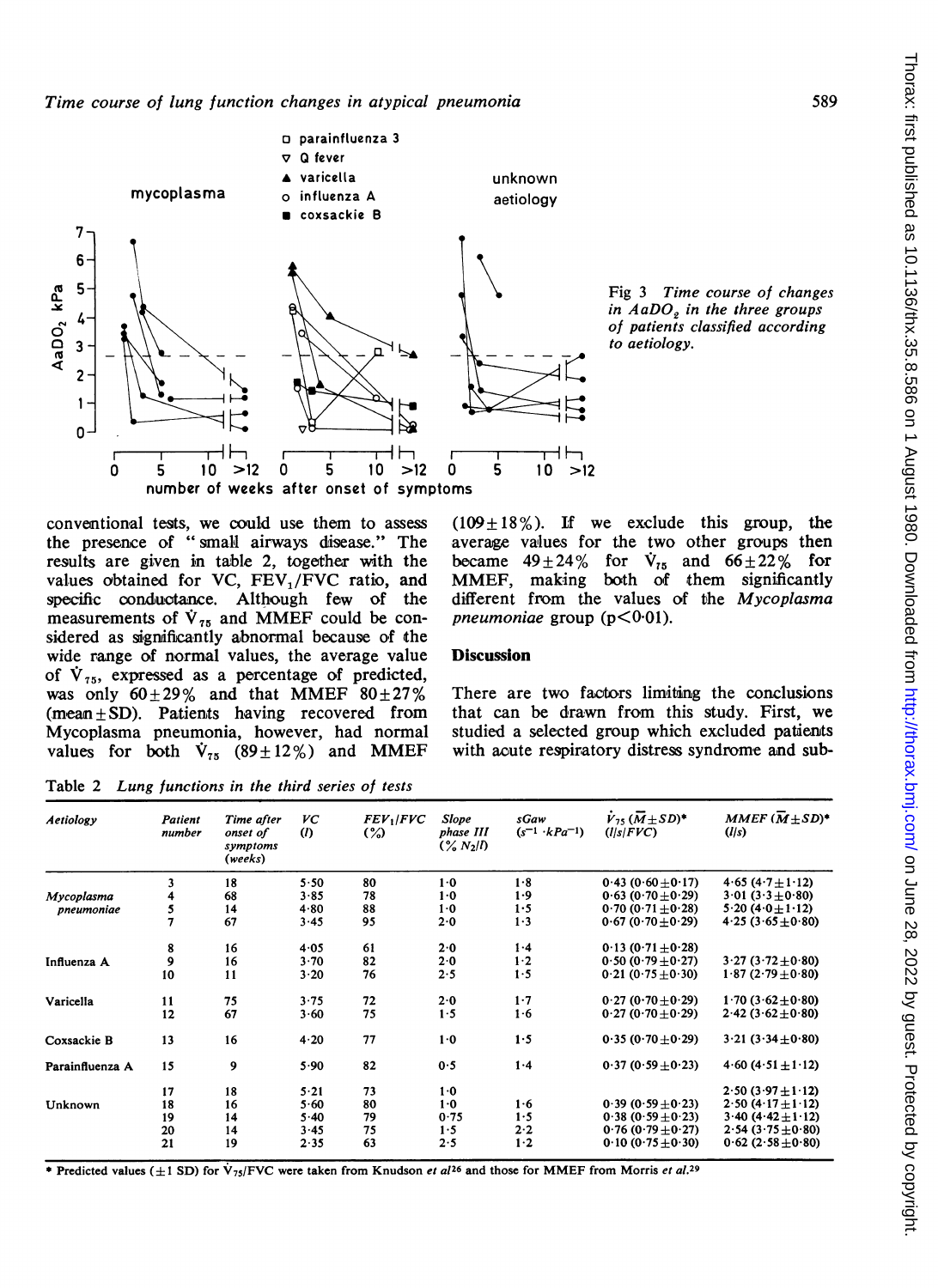jects with mild illness for whom admission to hospital was not necessary. The second limitation is the small number of cases resulting from each aetiological agent, especially in the mixed group because of its variety of causal agents.

The most obvious conclusion is the variety in the patterns of functional impairment, with evidence in the acute phase of the disease of restriction, obstruction, and abnormalities in the distributioon of ventilation and gas exchange in approximately half to two-thirds of the cases. It seems logical, therefore, to infer that several pathophysiological patterns were associated. At this stage, neither smoking nor a particular aetiological agent could be related to a given type of functional abnormality.

Improvement in function was rapid in most cases. The second series of tests, performed two to four weeks after the first series, showed a much reduced prevalence of abnormalities. This was particularly true for the restrictive pattern, the  $AaDO<sub>2</sub>$  gradient, and the distribution of ventilation, whereas the frequency of obstruction remained at the same level. This discrepancy might result from the fact that the obstructive pattern was somewhat underestimated in the first series of tests, the coexistence of a restrictive syndrome having prevented its expression in some patients. Airways obstruction, defined conventionally by reduced  $FEV<sub>1</sub>/FVC$  ratio, was the most common disturbance two months or more after the acute episode, but four of the five subjects with this abnormality were smokers. These patients, however, did not show abnormalities in the slope of phase 3 of the single breath  $O_2$  manoeuvre.

MMEF and  $\dot{V}_{75}$  were not analysed in the first two series of tests as the data could not be properly interpreted in view of the coexistence of obstructive or restrictive patterns or both in most subjects. However, at a time when most of the conventional lung function tests returned to normal (two to 18 months after the onset of disease), the analysis of flow-volume curves and the measurement of MMEF suggested abnormailities for the group as a whole. Closer examination of the data, however, indicated that the group of patients with Mycoplasma pneumoniae differed from the two other groups by not showing reduced values for  $\dot{V}_{75}$  and MMEF. Abnormalities in these tests are generally taken as evidence of small airways disease, and we would like to postulate that, late in the recovery period from atypical pneumonia of various aetiologies, but with the exclusion of Mycoplasma pneumoniae, peripheral airways

could be involved as was shown to be the case in  $\frac{\alpha}{2}$ the acute phase of uncomplicated viral infections.<sup>1-5</sup> The different behaviour of the groupwith *Mycoplasma pneumoniae*, which does not appear to result from a prolonged duration of  $\mathbb{Z}$ observation, but might be caused by the different<sup>9</sup> pathophysiology of mycoplasmal and viral  $\uparrow$ pathophysiology of mycoplasmal and pneumonia as proposed by Brunner et al, <sup>30</sup> is the only finding which separated one aetiological agent from the group as a whole. It is true that  $\mathbb{S}$ strict criteria for pathological (outside 2 SD) $\overline{\vec{z}}$ reduction in  $V_{75}$  or MMEF were met only in a $\omega$ few cases, but, as often reported in studies on small airways involvement under various con- $\frac{0}{00}$ ditions, patients who could not be considered as  $\overline{\circ}$ abnormal on an individual basis, could, as a group, be differentiated clearly from the group of  $\rightleftharpoonup$ control subjects. By analogy, the mixed and the unknown aetiology groups could be considered as abnormal when compared to the Mycoplasma $\frac{a}{r}$ *pneumoniae* group, which, because of its ap- $\vec{\omega}$ parent complete recovery, could be taken as a control. LN Benusigito, H Statlaer, and A F June 28, 2022<br>
could be involved as was shown to be the case in  $\frac{1}{2}$ <br>
the case in uncomplicated viral infect polytomar of the group<br>
signate on the case in the strongent or result f

Out of five patients with the best evidence for small airways involvement (patients 8, 10, 11, 12, 21) at the third series of test, three were smokers. $\frac{1}{2}$ Four presented initially an obstructive pattern, $\phi$ with a mean  $FEV_1/FVC$  ratio equal to 87% of predicted value and a sGaw of  $1.7 \text{ s}^{-1} \text{.kPa}^{-1}$ (0.17 s<sup>-1</sup>.cm H<sub>2</sub>O<sup>-1</sup>). Out of the 11 other patients, seven were smokers and nine also presented initially an obstructive pattern, with the same. FEV<sub>1</sub>/FVC ratio (87% of the predicted value) and a sGaw of  $1.4 \text{ s}^{-1}$ . RPa<sup>-1</sup>. It appears therefore impossible to predict the occurrence of small airways involvement from the initial measure- $\frac{3}{2}$ ments of  $FEV_1/FVC$  ratio and sGaw. Smoking does not seem to predispose to such functional impairment.

Comparison of our data with those obtained<sup> $\overline{C}$ </sup> previously by other investigators reveals some $\Xi$ discrepancies. Thus Stonehill et  $al^{14}$  found only<sup>o</sup> a slight reduction in VC (89% of the predicted values) in the acute phase of viral respiratory disease with pulmonary infiltrates. Bocles et  $a^{\mu}$ <sup>5</sup> $\heartsuit$ studied 10 subjects with varicella pneumonia  $in_{\mathcal{Q}}^{\infty}$ the acute phase and could not detect any change in VC or  $FEV_1/FVC$  ratio. Berven<sup>13</sup> found the AaDO<sub>2</sub> abnormal in five out of nine patients,  $13\%$ to 27 weeks after the onset of atypical pneu- $\overline{U}$ monia, whereas none of our 16 patients had and AaDO<sub>2</sub> higher than 2.6 kPa in our third series of  $\overline{0}$ measurements. Differences in smoking habits, case selection, time of observation, and severity<sup>o</sup> of disease, could explain these discrepancies at least partially. Because of this variability of  $\frac{1}{2}$ <br>in  $\frac{1}{2}$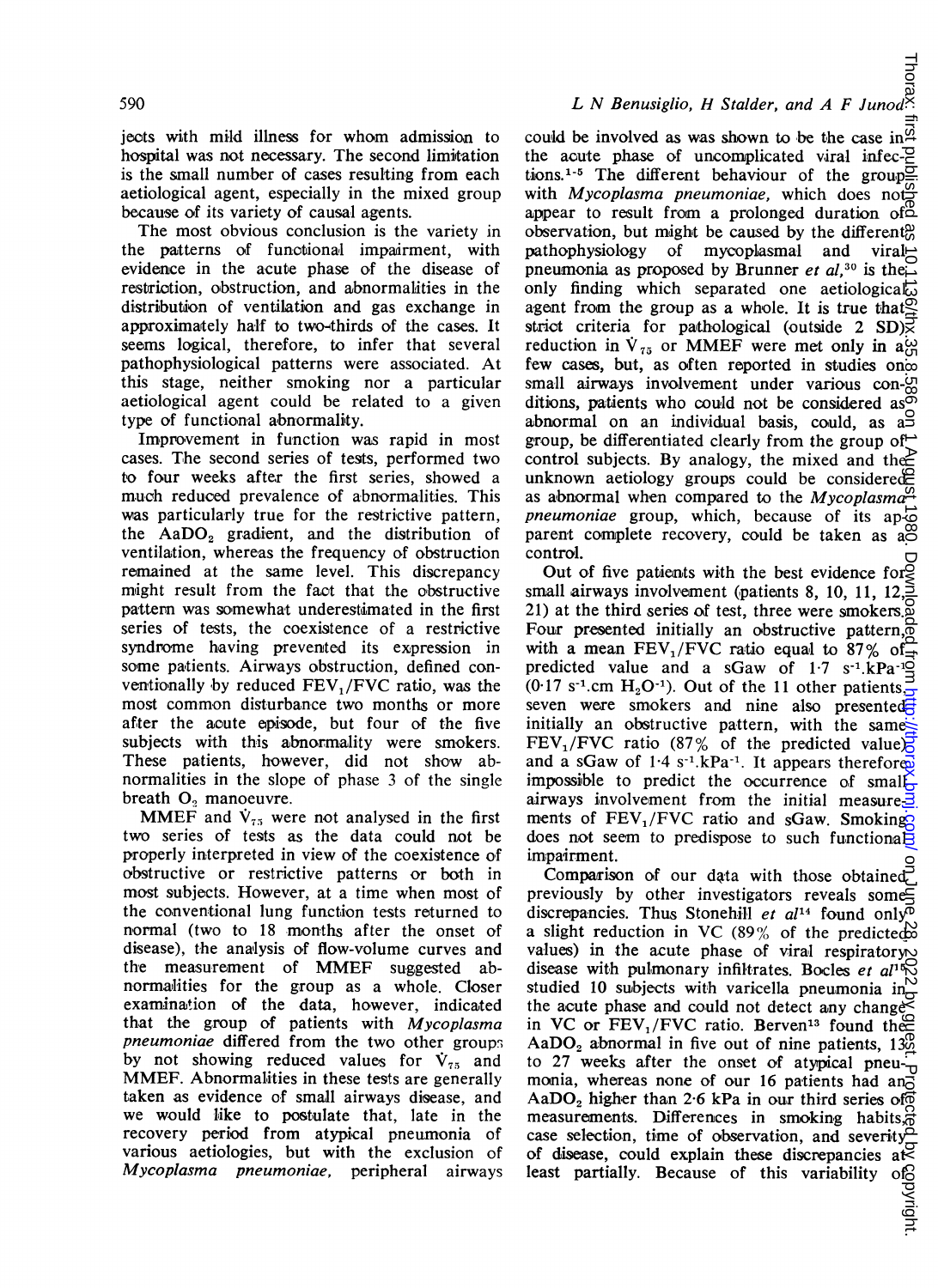results, some caution is advisable, and our finding of small airways involvement in the late recovery period from all types of atypical pneumonia but Mycoplasma pneumoniae deserves confirmation.

We thank Ms Olivet, Ms Lauper, Ms Gouneaud, and Ms van Muyden for their technical assistance. This work was supported by the Swiss National Science Foundation Grant Number 837 457 76.

#### **References**

- <sup>1</sup> Picken JJ, Niewoehner DE, Chester EH. Prolonged effects of viral infection of the upper respiratory tract on small airways. Am <sup>J</sup> Med 1972; 52:738-46.
- 2 Rosenzweig DY, Dwyer DJ, Ferstenfeld JE, Rytel MW. Changes in small airway function after live attenuated influenza vaccination.  $Am$ Rev Respir Dis 1975; 111:399-403.
- <sup>3</sup> Blair HT, Greenberg SB, Stevens PM, Bilunos PA, Couch RB. Effects of rhinovirus infection on pulmonary function of healthy human volunteers. Am Rev Respir Dis 1976; 114:95-102.
- <sup>4</sup> Hall WJ, Douglas RG, Hyde RW, Roth FK, Cross AS, Speers DM. Pulmonary mechanics after uncomplicated influenza A infection.  $Am$ Rev Respir Dis 1976; 113:141-7.
- 5 Hobbins TE, Chen CS, Holley HP Jr et al. Respiratory function changes following live, attenuated, temperature-sensitive (ts) influenza vaccine. Am Rev Respir Dis 1977; 115:263.
- <sup>6</sup> Johanson WG Jr, Pierce AK, Sanford JP. Pulmonary function in uncomplicated influenza. Am Rev Respir Dis 1969; 100:141-6.
- <sup>7</sup> Cate TR, Roberts JS, Russ MA, Pierce JA. Effects of common colds on pulmonary function. Am Rev Respir Dis 1973; 108:858-69.
- <sup>8</sup> Horner GJ, Gray FD Jr. Effect of uncomplicated, presumptive influenza on the diffusing capacity of the lung. Am Rev Respir Dis 1973;  $189:866-9$ .
- <sup>9</sup> Little JW, Hall WJ, Douglas RG, Hyde RW, Speers DM. Amantadine effect on peripheral airways abnormalities in influenza. A study in <sup>15</sup> students with natural influenza A infection. Ann Intern Med 1976; 85:177-82.
- <sup>10</sup> Fridy WW Jr, Ingram RH, Hierholzer JC, Coleman MT. Airways function during mild viral respiratory illnesses. The effect of rhinovirus infection in cigarette smokers. Ann Intern Med 1974; 80:150-5.
- <sup>11</sup> Zeck R, Solliday N, Kehoe T, Berlin B. Respiratory effects of live influenza virus vaccine: healthy older subjects and patients with chronic respiratory disease. Am Rev Respir Dis 1976; 114:1061-7.
- <sup>12</sup> Hall WJ, Hall CB, Speers DM. Clinical and physiologic characteristics of respiratory syncytial virus (RSV) infection in adults. Am Rev Respir

Dis 1977; 115:115.

- 13 Berven H. Studies on the cardiopulmonary function in the post-infectious phase of "atypical" pneumonia. Acta Med Scand 1962; suppl 382.
- <sup>14</sup> Stonehill RB, Schalet N, Fong WY, Saltzman H, Houser HB. Pulmonary ventilatory function in military recruits during health and acute viral respiratory disease, including pneumonia.  $Am$ Rev Respir Dis 1960; 81:315-20.
- 15 Bocles JS, Ehrenkranz NJ, Marks A. Abnormalities of respiratory function in varicella pneumonia. Ann Intern Med 1964; 60:183-195.
- <sup>16</sup> Kennedy MCS, Miller DL, Pearson AJ. Respiratory function of recruits to the Royal Air Force in health and during acute respiratory diseases. Br J Dis Chest 1965; 59:10-14.
- <sup>17</sup> Klocke RA, Artenstein MS, Green RW, Dennehy JJ, Richert JH. The effect of acute respiratory infection on pulmonary function in military recruits. Am Rev Respir Dis 1966; 93:549-55.
- <sup>18</sup> Finucane, KE, Colebatch HJH, Robertson MR, Gandevia BH. The mechanism of respiratory failure in a patient with viral (varicella) pneumonia. Am Rev Respir Dis 1970; 101:949-58.
- <sup>19</sup> Winterbauer RH, Ludwig WR, Hammar SP. Clinical course, management, and long-term sequelae of respiratory failure due to influenza viral pneumonia. Johns Hopkins Med <sup>J</sup> 1977; 141:148-55.
- <sup>20</sup> Hall CB, Douglas RG Jr. Clinically useful method for the isolation of respiratory syncytial virus. J Infect Dis 1975; 131:1-5.
- <sup>21</sup> Hsiung GD. Diagnostic virology. New Haven: Yale University Press, 1973.
- <sup>22</sup> US Department of Health, Education and Welfare. A guide to the performance of the standardized diagnostic complement fixation standardized diagnostic complement method and adaption to the micro test. Washington: US DHEW, 1969.
- <sup>23</sup> Du Bois AB, Botelho SY, Bedell GN, Marshall R, Comroe JH Jr. A rapid plethysmographic method for measuring thoracic gas volume: a comparison with a nitrogen washout method for measuring functional residual capacity in normal subjects. J Clin Invest 1956; 35:322-6.
- <sup>24</sup> Du Bois AB, Botelho SY, Comroe JH Jr. A new method for measuring airway resistance in man using a body plethysmograph: values in normal subjects and in patients with respiratory disease. J Clin Invest 1956; 35:327-35.
- 25 Buist AS, Ross BB. Quantitative analysis of the alveolar plateau in the diagnosis of early airway obstruction. Am Rev Respir Dis 1973; 108: 1078-87.
- <sup>26</sup> Knudson RJ, Slatin RC, Lebowitz MD, Burrows B. The maximal expiratory flow-volume curve. Normal standards, variabilitv and effects of age. Am Rev Respir Dis 1976: 113:587-600.
- 27 Goldman HI, Becklake WR. Respiratory function tests: normal values at median altitudes and the prediction of normal results.  $Am$   $Rev$ Tuberculosis 1959; 79:457-67.